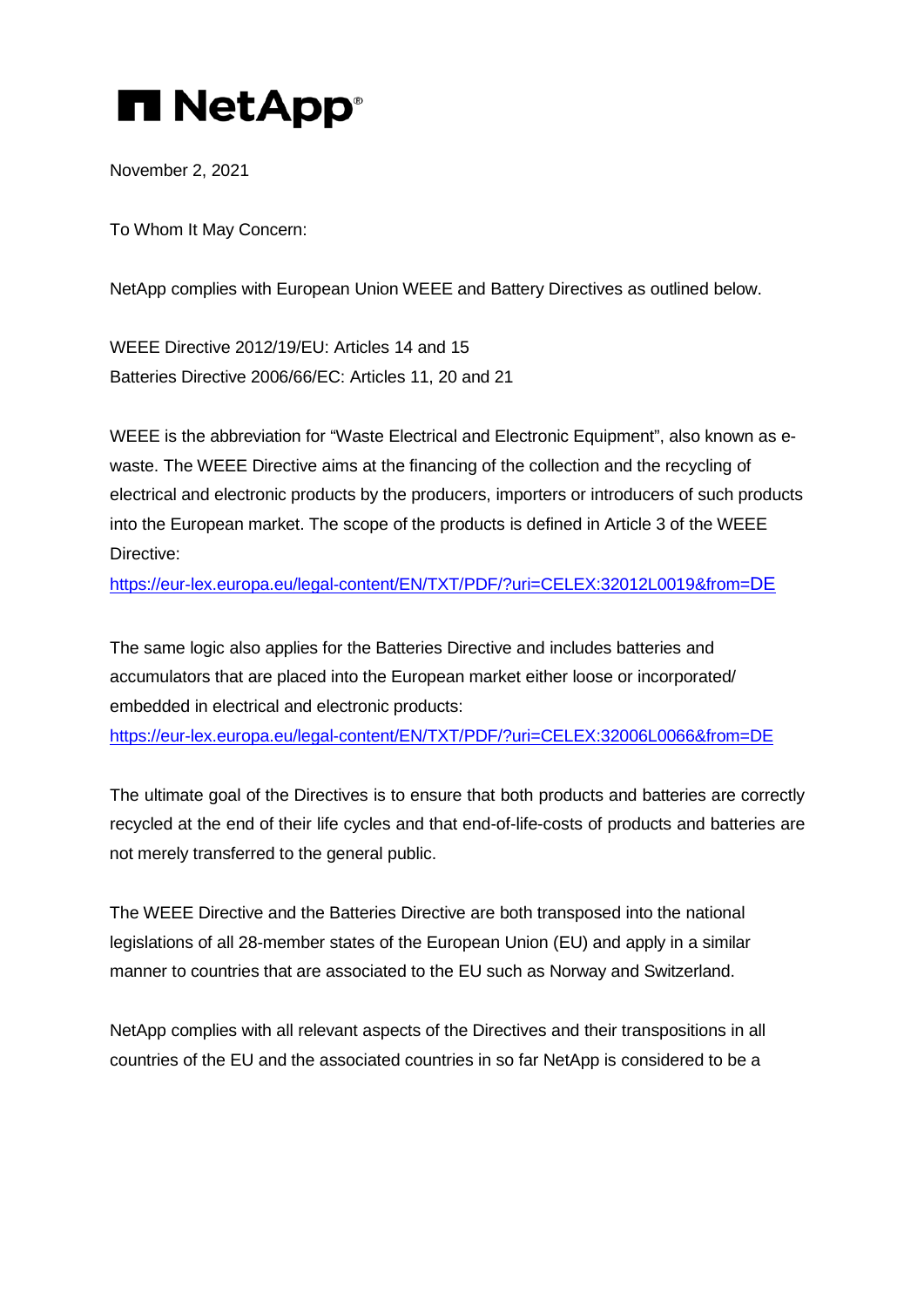## **H** NetApp®

producer in the sense of Article 3 f) of the WEEE Directive and Article 3, 12. of the Batteries Directive.

- 1. NetApp is registered with the relevant authorities/ registers across Europe.
- 2. NetApp has joined collective schemes where required
- 3. NetApp reports the sales volumes according to the local requirements per country and pays recycling contribution fees according to the sales volumes placed on the individual markets.

NetApp provides data storage products to its customers. Based on the technical specifications, these products are designed for professional users only and are thus registered as B2B products. The batteries and accumulators are categorized as portable batteries and button cells in the sense of Article 3, 3. and 4. of the Batteries Directive.

The products are marked with a crossed-out wheeled bin symbol as required by Article 14 of the WEEE Directive.



This symbol indicates that the product was placed on the market after August 13, 2005 and that end users should segregate the products from other waste when discarding it.

The batteries and accumulators also carry a crossed-out wheeled bin symbol.



This symbol signals that the batteries and accumulators shall not be disposed of with household waste. It is the responsibility of the user to make sure that the waste battery and accumulator are disposed in a separate collection system specifically for such kind of waste.

The batteries and accumulators can be removed by the end user of the product. If the product contains a permanently affixed battery or accumulator, then for product safety and/or data integrity reasons, such a battery or accumulator can be removed by technically specified staff.